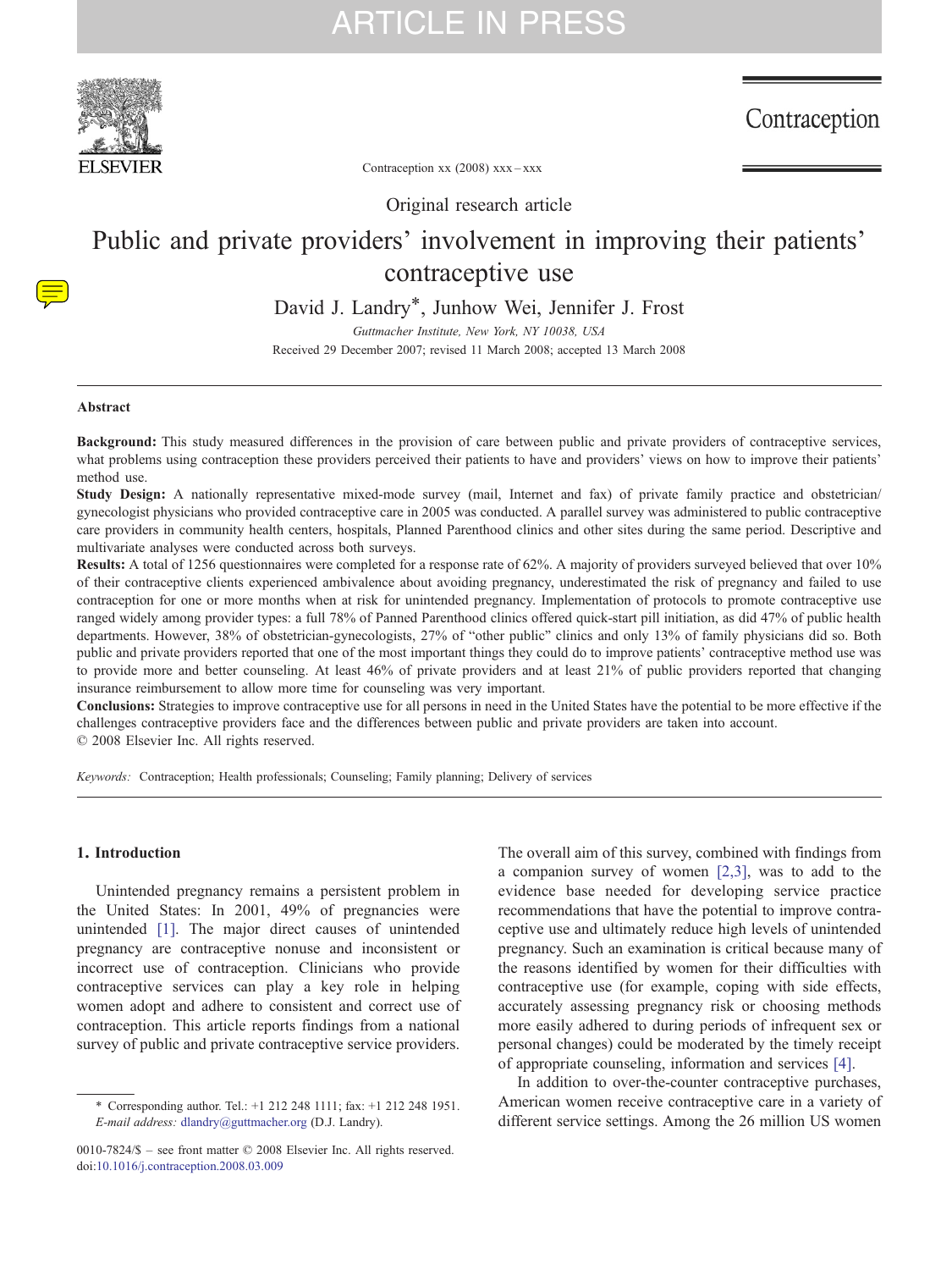who report receiving any contraceptive service from a health care provider, three in four receive at least one service from a private physician [\[5\].](#page-8-0) Among those seeking private sector care, two-thirds receive care from obstetrician-gynecologists, 21% from family physicians, 11% from internists and 2% from other provider types [\[6\]](#page-8-0). One in four women obtaining contraceptive care does so from one of the approximately 6000 publicly funded family planning clinics providing free or subsidized contraceptive care [\[7\]](#page-8-0). These clinics include county health departments, Planned Parenthood facilities, hospital out-patient departments, community or migrant health centers, and other types of community or women's health care centers.

National data suggest that there are differences in the scope of reproductive care provided by public and private providers, with patients of publicly funded clinics receiving a wider range of sexual and reproductive health services, particularly STD services, than those visiting private providers [\[5\]](#page-8-0). These differences may be due to differences in the characteristics of clients seeking care from each type of provider, the providers' response in meeting the needs of their particular clientele, and/or practice differences characteristic of different provider types. However, little is known from a national perspective about the content of contraceptive service visits and whether or not content varies between private and public providers.

There is particularly little information about contraceptive counseling. Recent practice guidelines have emphasized the critical importance of contraceptive counseling when providing initial and continuing contraceptive care. The US Preventive Services Task Force recommends periodic counseling about effective contraceptive methods for all persons at risk of unintended pregnancy, specifying "that counseling should be based on information from a careful sexual history and should take into account the individual preferences, abilities and risks of each patient" [\[8\]](#page-8-0). In 2004, the World Health Organization released updated eligibility criteria for contraceptive use and included recommendations for general practices and counseling, stating that "[c] ounseling is a key element in quality of care and is also an important part of both initiation and follow-up visits and should respond to clients' needs not only in contraception but also related to sexuality and the prevention of STIs" [\[9\].](#page-8-0)

In addition to appropriate contraceptive counseling, other strategies for ensuring contraceptive success include removing barriers to use — such as waiting periods and prerequisite screenings usually associated with provision of hormonal methods [\[10\].](#page-8-0) Specifically, two practices that have recently become accepted as standards of care are delaying pelvic exams (that is, providing a limited prescription for oral contraceptives before a patient must undergo a pelvic or other full medical exam) and "quick-start" initiation protocols (such as taking the first pill at the doctors' office). In 1993, the FDA revised package inserts for oral contraceptives, allowing women to delay a pelvic exam when seeking hormonal contraception [\[11\]](#page-8-0). In 2001, the federal

government approved similar guidelines for the Title X program [\[12\].](#page-8-0) In 2003, a full 70% of publicly funded family planning agencies allowed clients to delay a pelvic exam when beginning use of oral contraceptives (up from 45% in 1995) [\[13\]](#page-8-0). In the quick-start protocol, patients take their first pill or receive their first contraceptive injection under the direct observation of the provider at the visit, regardless of the timing of their cycle [\[14\].](#page-8-0) Research has demonstrated significantly higher injectable continuation rates but not pill continuation rates if this protocol is used [\[14,15\].](#page-8-0) Questions remain, however, about how widely different types of contraceptive service providers adopt such innovations.

Prescribing or providing emergency contraception (EC) in advance is another recent standard of care designed to reduce unintended pregnancy recommended by The American College of Obstetricians and Gynecologists [\[16\].](#page-8-0) Among private sector providers, overall EC provision has increased dramatically over the past decade  $[17]$  — from 50% to 85% of obstetrician-gynecologists prescribing EC at least once between 1994 and 1997, and from 34% to 69% of family physicians over the same period [\[18\].](#page-8-0) Among all publicly funded family planning agencies, the percentage dispensing or prescribing EC rose from 38% in 1995 to 79% in 2003 [\[13\]](#page-8-0). The percentage of publicly funded agencies reporting advance provision of EC rose significantly in the recent period — from 21% in 1999 to 47% in 2003, with 85% of Planned Parenthood affiliates reporting adoption of this practice. However, there is little information available about how widely advance provision or prescription has been adopted among private sector providers.

This article reports findings from a national survey of public and private contraceptive service providers that collected data on providers' counseling practices and service protocols. We examine the extent to which new standards of care and recommended practices of contraceptive service provision are followed, comparing different types of providers and assessing factors associated with these differences. We expect that this information will be useful in designing recommendations for improving contraceptive service delivery practices and will be used by policy makers, program planners, educators and contraceptive service providers themselves.

# 2. Data and methods

A four-page questionnaire was mailed to nationally representative samples of private physicians and public clinics in spring 2005. A person who performs most, or a large portion, of the contraceptive counseling and education for either the private practice or the clinic was instructed to complete the survey. Respondents provided data on the number of patients served, staffing, patient characteristics, contraceptive services offered, other services and protocols, topics discussed during contraceptive counseling, problems contraceptive patients face, impact of insurance policies on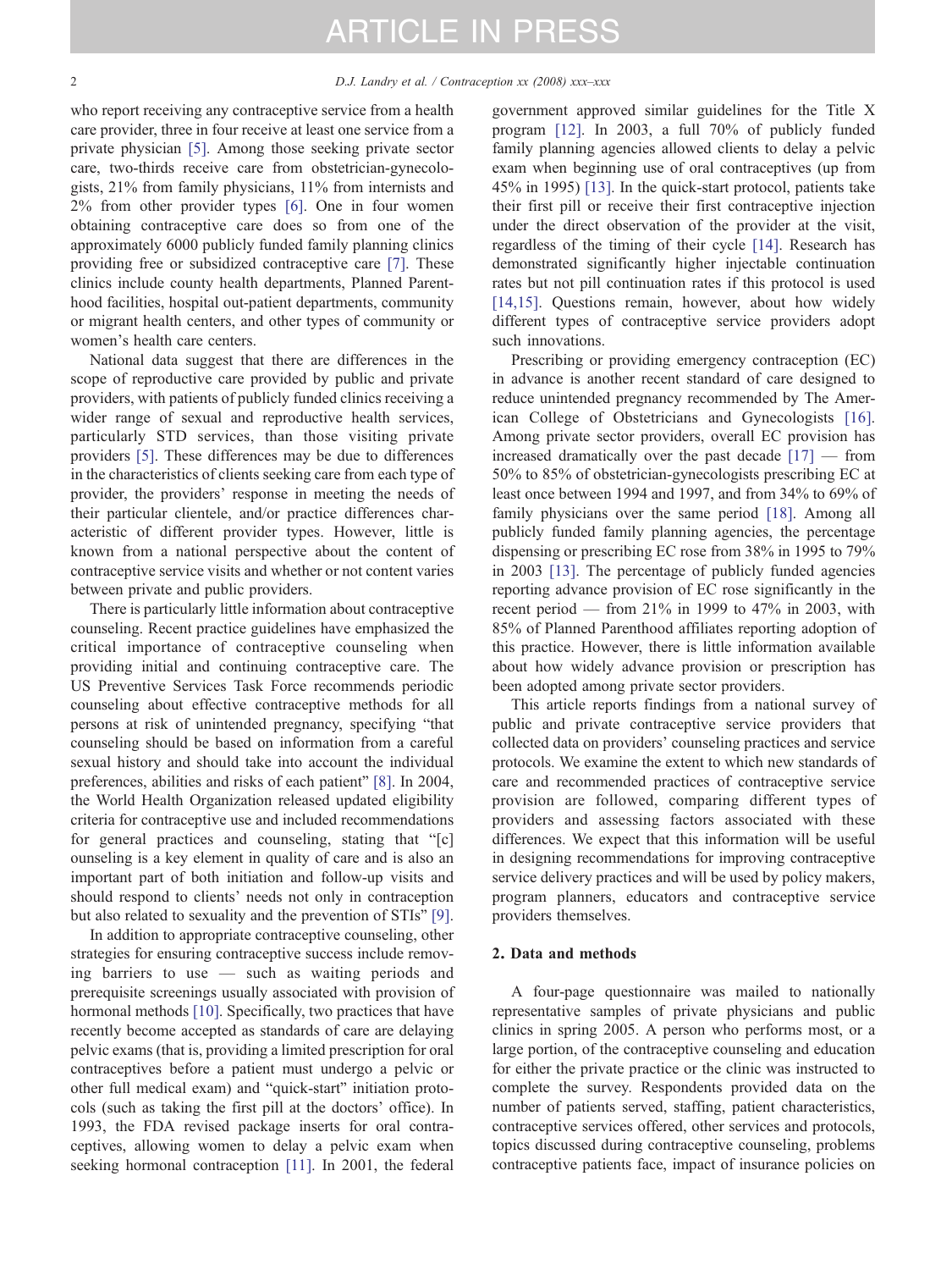service provision, and steps that could be taken to improve patients' contraceptive use.

For private physicians, simple random samples of 595 family physicians and 490 obstetrician-gynecologists were selected from the member databases of the American Academy of Family Physicians (AAFP) and the American College of Obstetricians and Gynecologists (ACOG), respectively. Physicians in these two specialties were chosen because they provide the bulk of office-based reproductive health services to women [\[6\].](#page-8-0) For the public clinic survey, a stratified random sample of 376 health departments, 332 Planned Parenthoods, 221 community/migrant health centers, 104 hospitals and 175 other clinics were selected from a regularly updated Guttmacher Institute database of all US publicly funded clinics that provide family planning services [\[19\]](#page-9-0). Clinics in the "other" category included communitybased clinics that receive other Bureau of Primary Care funds, clinics that are listed as federally qualified health center look-alike sites, women's centers and primary care clinics that are not affiliated with any other provider types. In our final analyses, community/migrant health centers, hospitals and "other clinics" were combined into a larger "other public" category.

Respondents completed either the paper version of the questionnaire or an electronic version available on a secure website. Nonresponse follow-up efforts included a second mailing and up to four telephone calls. Mailings to family physicians and obstetrician-gynecologists included an endorsement letter from the AAFP and ACOG, respectively.

Of 1085 private practice physicians surveyed, 141 were excluded because they were retired, deceased, listed under an incorrect specialty or did not provide direct patient care in a private office-based setting. An additional 16 private physicians were excluded because after multiple attempts, they could not be located. Of 1208 public clinics surveyed, 110 were excluded because they were closed, school based, open once a month or less, only provided contraceptive services as part of abortion services or did not provide subsidized family planning services. Of the remaining eligible providers, 73% of the public clinics and 49% of the private practitioners responded to the survey. The response rate was highest among Planned Parenthood clinics (86%) and lowest among private family physicians (48%). Of the private physicians who responded, 70 were excluded from final analysis because they had less than 1 patient receiving a contraceptive service per week on average. Among all surveys used in final analysis, item nonresponse ranged from 0% to 6% for all questions except for the two open-ended questions, which had nonresponse rates of 21% to 31%. We excluded nonrespondents from calculations.

Analyses were weighted to correct for nonresponse and for the probability of selection within provider type. Public provider data were weighted to reflect the universe of clinics as defined by the aforementioned database of all US publicly funded clinics that provide family planning services. Private physician data were weighted proportionate to specialty size to reflect the total membership of practicing US physicians in the AAFP (57,441) and ACOG (30,502). This study was approved by our organization's institutional review board.

# 3. Results

### 3.1. Service settings

Most US women receive contraceptive care in private office-based settings where contraceptive clients are only a small fraction of all clients. In public settings, contraceptive clients are the majority of patients for 55% of health department family planning clinics and 97% of Planned Parenthood clinics (but only 33% of "other public" clinics). In contrast, in private settings contraceptive clients are the majority of patients for only 30% of all women visiting obstetrician-gynecologists and 1% of women visiting family practice physicians.

# 3.2. Type of staff

The type of staff responsible for contraceptive counseling and education also varies markedly among provider groups. In private provider settings, physicians were almost always involved in providing contraceptive counseling and education services (97% for both obstetrician-gynecologists and family physicians) while fewer than half reported that mid-level clinicians were involved in contraceptive counseling and 33–40% reported that nurses provided counseling or education. In contrast, higher percentages of public providers reported relying on mid-level clinicians (77–88%) and nurses (46–93%) for contraceptive counseling and education.

# 3.3. Patient characteristics

Public providers reported that larger proportions of their contraceptive clients were young, minority or disadvantaged, as measured by receipt of Medicaid and English proficiency, compared to the contraceptive clients of private sector providers. Providers in the "other public" category (consisting primarily of community health centers) reported the highest percentages of minority and disadvantaged clients. Just over half of these clinics reported that the majority of their patients were racial or ethnic minorities (compared to almost a quarter of Planned Parenthood clinics and about four in 10 health department respondents). Similarly, they reported higher percentages of clients paying for their visit with Medicaid or other state or federal assistance and having limited English proficiency.

Compared to all three groups of public providers, onethird to one-half as many private providers reported that 50% or more of their patients were young, minority, had limited English proficiency or paid for their visit with Medicaid or other state or federal assistance. Generally, family physicians and obstetrician-gynecologists had similar levels of disadvantaged clients.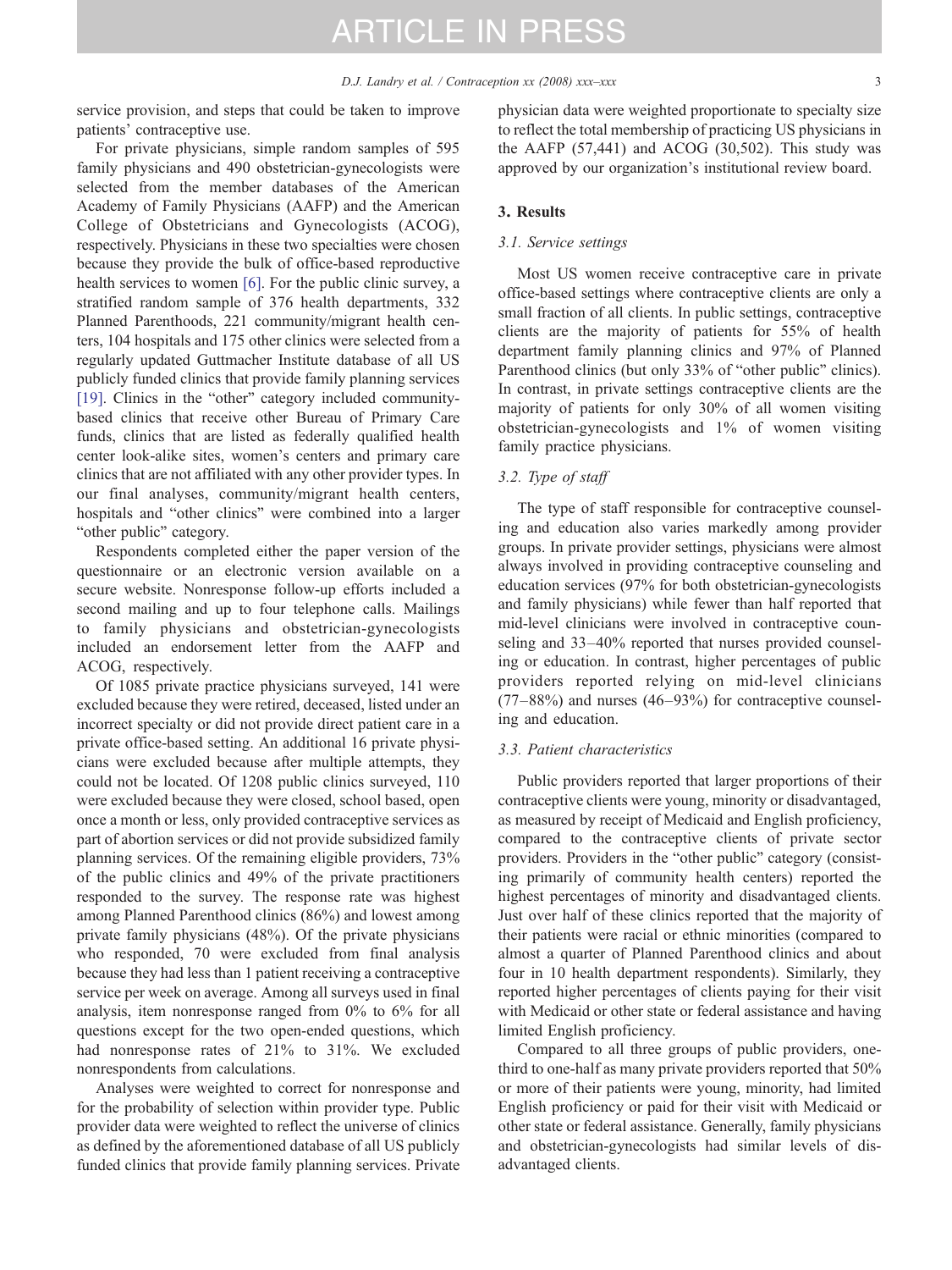### 3.4. Contraceptive provision

Oral contraceptives and injectable hormonal contraception were the most common methods, dispensed or prescribed by 97–100% of all provider types, with the exception of injectable provision by family physicians (92%) (Table 1). Three methods — the IUD, vaginal ring and EC — were recommended, prescribed or dispensed by 89– 100% of obstetrician-gynecologists and Planned Parenthood clinics, but by significantly fewer of most other provider types (39–88%). Male condoms were recommended or dispensed by higher proportions of public clinics (95– 100%), compared with both types of private physicians (76– 89%). Natural family planning was offered as an option by 59–75% of providers.

# 3.5. Perceptions of contraceptive use problems

Providers were asked to estimate what proportion of their contraceptive clients experienced specific problems that might impact contraceptive efficacy. While private providers generally ranked the importance of different problems similarly to public providers, for each of the seven general problems, they reported that fewer clients experienced the problem ([Table 2\)](#page-4-0). The problem most commonly cited by both public (23%) and private providers (16%) as affecting at least half of their patients was underestimating the risk of pregnancy. A similarly high percentage of public providers reported that a majority of their clients had difficulty paying for visits or services (22%). However, only 7% of private providers reported that the majority of their patients had this difficulty. Among the method-specific problems, a high percentage of private (20%) and public (27%) providers reported that skipping barrier methods because they are inconvenient or unavailable affects a majority of their clients.

Fewer than 12% of providers believed that a majority of their clients were affected by each of the remaining problems that providers were asked to assess. However, between 40% and 70% reported that these problems were important for 10–49% of clients. More than 50% of both public and private providers reported that some of their clients stopped contraceptive use for more than a month when at risk for unintended pregnancy, returned late or never for follow-up visits, were ambivalent about avoiding pregnancy, were confused about correct method use, stopped or skipped hormonal methods because of side effects, and skipped two or more pills in a cycle. In a break from the pattern of private providers reporting their clients experienced fewer problems than public providers, 74% of private providers perceived that more than 10% of their patients stopped or skipped hormonal method use because of side effects, compared to 66% of public providers.

### 3.6. Topics discussed during counseling

Providers were asked how frequently 11 topics were discussed during initial and subsequent contraceptive visits (the three choices were never/rarely, sometimes and often/ always). During a patient's initial contraceptive visit, the vast majority of providers reported that they often or always discuss virtually all 11 topics (data not shown). However, there was considerable variation among providers in the content of contraceptive counseling reported for subsequent (second or later) visits.

At subsequent contraceptive visits, more than 70% of public providers often or always take a sexual history. In contrast, among private providers, 58% of obstetriciangynecologists and 43% of family physicians often or always take a sexual history at subsequent visits [\(Table 3](#page-4-0)). Discussing changes or difficulties in patients' lives is often or always covered at subsequent visits by fewer than half (and typically by fewer than 40%) of all provider types. Relatively high proportions (80% or greater) of obstetrician-gynecologists and all groups of public providers reported that at subsequent visits they often or always

Table 1 Percentage of providers that dispense, prescribe or recommend various contraceptive methods by provider type

| Method                  | Provider type             |                  |                   |                    |              |  |  |  |
|-------------------------|---------------------------|------------------|-------------------|--------------------|--------------|--|--|--|
|                         | Obstetrician-gynecologist | Family physician | Health department | Planned Parenthood | Other public |  |  |  |
| Unweighted, $n$         | 194                       | 187              | 273               | 265                | 267          |  |  |  |
| Oral contraceptive      | 100                       | 99               | 99                | 100                | 100          |  |  |  |
| <b>IUD</b>              | 89                        | 39***            | $45***$           | 89                 | $57***$      |  |  |  |
| Injectable              | 97                        | $92*$            | 97                | 100                | 99           |  |  |  |
| Patch                   | 99                        | $95**$           | 89***             | 99                 | 95**         |  |  |  |
| Vaginal ring            | 97                        | $64***$          | $60***$           | 98                 | $73***$      |  |  |  |
| Cervical cap            | 20                        | 18               | 22                | $60***$            | $32**$       |  |  |  |
| Diaphragm               | 90                        | $56***$          | $80**$            | $96*$              | $63***$      |  |  |  |
| Emergency contraception | 93                        | 66***            | 88                | $100***$           | $82***$      |  |  |  |
| Male condom             | 76                        | 89***            | 99***             | $100***$           | 95***        |  |  |  |
| Female condom           | 41                        | 45               | $63***$           | 89***              | $66***$      |  |  |  |
| Spermicides             | 76                        | 74               | $85*$             | 95***              | 80           |  |  |  |
| Natural family planning | 72                        | $59**$           | 65                | 75                 | $62*$        |  |  |  |

\* Significantly different from obstetrician-gynecologist at  $p<.05$ , \*\*  $p<.01$ , \*\*\*  $p<.001$ .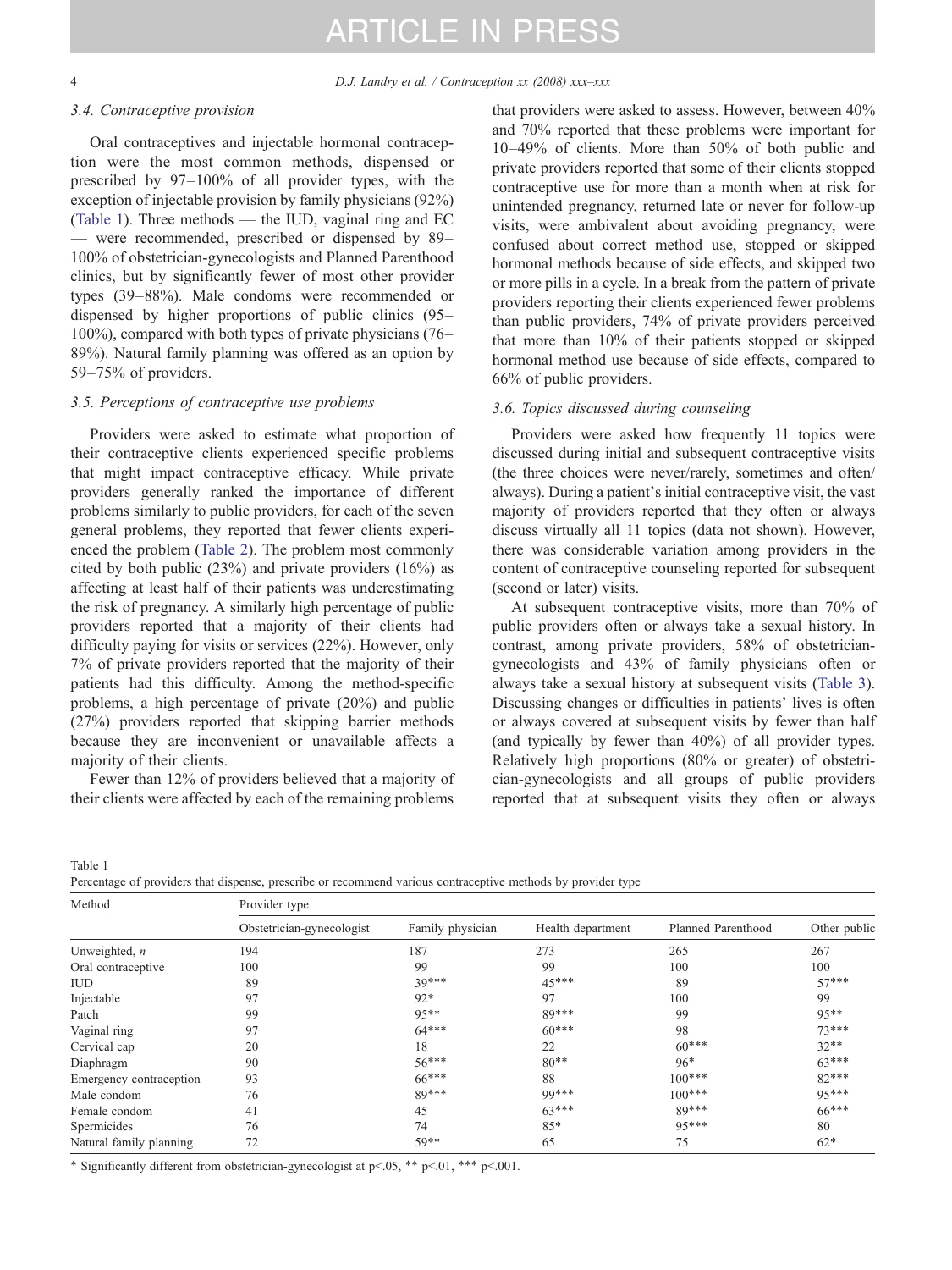### D.J. Landry et al. / Contraception xx (2008) xxx–xxx 5

### <span id="page-4-0"></span>Table 2

Percentage distribution of providers by the percentage of their contraceptive patients who they believe have experienced certain problems and by type of provider

| Type of problem patients experience                  | Percent of patients |            |                |                 |            |           |  |  |
|------------------------------------------------------|---------------------|------------|----------------|-----------------|------------|-----------|--|--|
|                                                      | Private provider    |            |                | Public provider |            |           |  |  |
|                                                      | <10%                | $10 - 49%$ | $50% +$        | <10%            | $10 - 49%$ | $50% +$   |  |  |
| Problems for all users                               |                     |            |                |                 |            |           |  |  |
| Underestimating the risk of pregnancy                | 22                  | 62         | 16             | $17*$           | 60         | $23**$    |  |  |
| Difficulty paying for visits or services             | 35                  | 58         |                | $42*$           | $36***$    | $22***$   |  |  |
| Stop use when at risk of pregnancy                   | 39                  | 54         | 8              | $30**$          | 59         | 11        |  |  |
| Return late/never for follow-up                      | 35                  | 60         | 5              | $20***$         | $70***$    | $10^{**}$ |  |  |
| Ambivalence about avoiding pregnancy                 | 44                  | 53         | 4              | $34**$          | 57         | $9***$    |  |  |
| Difficulty negotiating use with partner              | 47                  | 50         | 2              | 44              | 47         | $0***$    |  |  |
| Confusion about correct method use                   | 44                  | 52         | 4              | 41              | 53         | 6         |  |  |
| Problems for specific method users                   |                     |            |                |                 |            |           |  |  |
| Skip barrier method because inconvenient/unavailable | 22                  | 58         | 20             | 17              | 55         | $27**$    |  |  |
| Experience condom breakage or slippage               | 55                  | 41         | 5              | $45**$          | 48*        | 6         |  |  |
| Stop/skip hormonal method because of side effects    | 26                  | 68         | 6              | $34**$          | 59**       |           |  |  |
| Skip/miss 2 or more pills in a cycle                 | 42                  | 51         | 6              | 38              | 56         | 6         |  |  |
| Misunderstand what to do if miss a pill              | 47                  | 47         | 6              | 51              | 44         |           |  |  |
| Return late for Depo or Lunelle shot                 | 56                  | 42         | $\overline{2}$ | $48*$           | 47         | $4*$      |  |  |
| Delay start of a new pill pack                       | 58                  | 39         | 3              | 54              | 42         |           |  |  |

 $*$  Significantly different from private provider at p $\leq$ .05,  $*$  p $\leq$ .01,  $***$  p $\leq$ .001.

discussed their patients' experiences, side effects and satisfaction with their current methods of contraception. However, family physicians were much less likely to do so (58%). Correct and consistent method use was often or always discussed with patients at subsequent visits by a high proportion of Planned Parenthood and health department providers (87% and 92%, respectively), but it was discussed by far fewer obstetrician-gynecologists and family physicians (58% and 41%, respectively). A high proportion (56–69%) of obstetrician-gynecologists and public providers often or always discussed motivation to prevent pregnancy with their contraceptive patients at subsequent visits. However, this topic was covered much less frequently by family physicians (32% discussed it often or always).

During subsequent visits for continuing oral contraceptive patients, from 53% to 68% of public providers often or always discussed topics related to improving use, such as ways to cope with side effects, different pill formulations to minimize side effects, ways to remember missed pills or what to do about missed pills. A lower percentage (21–55%) of private providers addressed these topics at such visits. Private providers were also less likely than public providers to speak with patients who

Table 3

Percentage of providers who discuss various topics often or always with their contraceptive clients at subsequent visits by provider type

| Topics discussed with clients                                                         | Private provider          | Public provider     |                      |                       |                 |
|---------------------------------------------------------------------------------------|---------------------------|---------------------|----------------------|-----------------------|-----------------|
|                                                                                       | Obstetrician-gynecologist | Family<br>physician | Health<br>department | Planned<br>Parenthood | Other<br>public |
| Topics for all users                                                                  |                           |                     |                      |                       |                 |
| Sexual history                                                                        | 58                        | $43**$              | $71***$              | $84***$               | $71**$          |
| Changes in the patent's life (e.g., moving, job)                                      | 48                        | $35*$               | $37*$                | 47                    | $38*$           |
| Difficulties in the patient's life (e.g., poverty)                                    | 39                        | 36                  | 34                   | 38                    | 39              |
| Experiences, side effects and satisfaction<br>with current method(s) of contraception | 80                        | 58***               | 93***                | 87                    | 81              |
| Correct and consistent method use                                                     | 58                        | $41***$             | $92***$              | $87***$               | $77***$         |
| Motivation to prevent pregnancy                                                       | 56                        | $32***$             | $69**$               | 68*                   | 62              |
| Topics for condom and pill users                                                      |                           |                     |                      |                       |                 |
| Availability of different pill formulations<br>if patient experiences side effects    | 55                        | $37***$             | $65*$                | $68**$                | 62              |
| Ways to cope with side effects of the pill                                            | 37                        | 28                  | $66***$              | $60***$               | $60***$         |
| What to do about missed pills                                                         | 33                        | $21***$             | $66***$              | $62***$               | $56***$         |
| Suggestions for how to remember daily pill use                                        | 30                        | $21*$               | $64***$              | 59***                 | 53***           |
| Instruction on correct condom use                                                     | 23                        | $12***$             | $47***$              | $50***$               | $43***$         |

\* Significantly different from obstetrician-gynecologist at  $p<.05$ , \*\*  $p<.01$ , \*\*\*  $p<.001$ .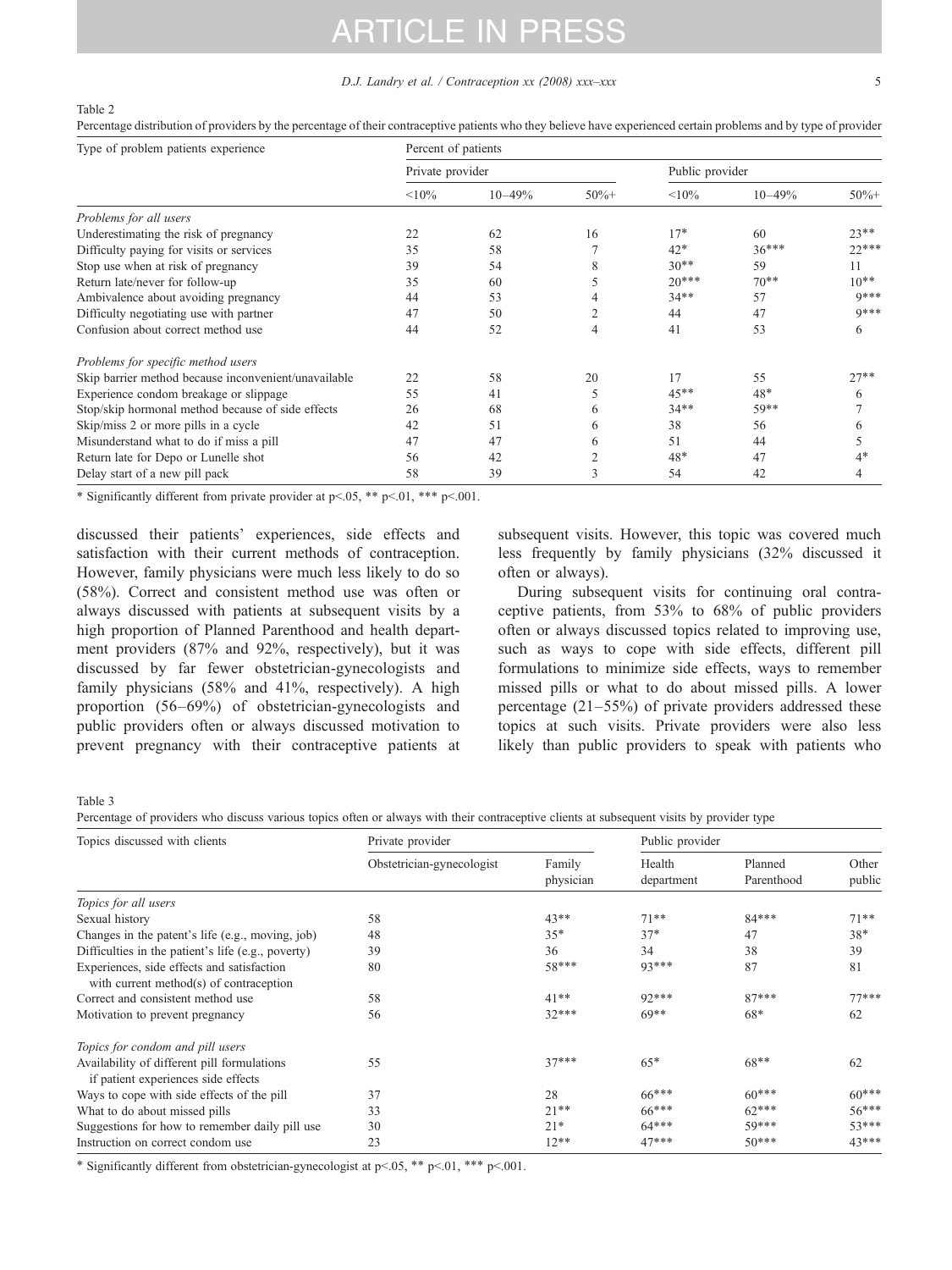## 6 D.J. Landry et al. / Contraception xx (2008) xxx–xxx

use condoms about correct condom use (12–23% vs. 43–50%, respectively).

# 3.7. Practices to promote access

Providers were asked about a range of activities that can promote patient access to contraceptive care. The percent of providers who offered evening or weekend hours ranged from highs of 64% and 90% for family practice and Planned Parenthood providers to lows of 27% and 35% for obstetrician-gynecologists and health departments (Table 4). More Planned Parenthood and "other public" providers offered bilingual staff (65% and 72%, respectively) than other provider types (49–57%). Obstetrician-gynecologists were more likely (93%) to use a postcard, phone call or other reminder before a scheduled visit compared to other providers (61–77%). Obstetriciangynecologists were also more likely (89%) to phone or otherwise contact patients who missed a visit compared to other providers (54–78%).

# 3.8. Protocols to improve use

Providers were asked about three particular protocols: allowing new hormonal users to delay a pelvic exam for up to 6 months, quick-start initiation of oral contraceptives and advance provision of EC. Eighty-six percent of Planned Parenthoods allowed for new hormonal users to delay a pelvic exam. In contrast, only about half of other provider types did so (49–56%). More than three-quarters (78%) of Planned Parenthood clinics offered quick-start pill initiation, as did 47% of public health departments. However, 38% of obstetrician-gynecologists, 27% of "other public" clinics and only 13% of family physicians did so. Among public providers, Planned Parenthoods were the most likely to provide EC in advance (93%), while health departments and "other public" clinics were markedly less likely to do so (37–38%). At the time this survey was fielded, EC was not available over-the-counter. Among private providers, obstetrician-gynecologists were more likely to prescribe or provide EC in advance (42%) than family physicians (25%).

# 3.9. Approaches for improving use

Providers were asked to rate the importance of six broad approaches for improving their patients' contraceptive use, as either "not," "somewhat" or "very" important. Strategies for reducing patient costs by improving insurance (expanding coverage for contraceptive care and expanding public insurance to include the uninsured) were rated "very important" by the largest percentage of providers ([Table 5](#page-6-0)), ranging from 72% (obstetrician-gynecologists) to 45% (health departments) for expanding private contraceptive coverage and from 75% (Planned Parenthood) to 49% (health department) for expanding public insurance. A related approach, changing insurance reimbursement to allow for more counseling time, was considered "very important" by half of private providers (48–49%), but only about one-quarter of public providers (22–27%).

The importance of other approaches also varied among provider types. With the exception of "other public" providers, one in three providers (32–33%) responded that increasing initial counseling time to help choose methods was "very important." This approach was rated very important by a somewhat higher percentage of "other public" providers (43%). A greater proportion of Planned Parenthood and other public providers (48–55%) thought developing new and better contraceptive methods was "very important" than did obstetrician-gynecologists (38%) and family physicians (33%). Over one-quarter of

Table 4

```
Percentage of providers offering various services and protocols by provider type
```

| Practice/protocol                                                                            | Private provider          |                     | Public provider      |                    |              |  |
|----------------------------------------------------------------------------------------------|---------------------------|---------------------|----------------------|--------------------|--------------|--|
|                                                                                              | Obstetrician-gynecologist | Family<br>physician | Health<br>department | Planned Parenthood | Other public |  |
| Practices to promote access                                                                  |                           |                     |                      |                    |              |  |
| Evening or weekend office hours                                                              | 27                        | $64***$             | 35                   | $90***$            | $55***$      |  |
| Bilingual staff                                                                              | 57                        | 49                  | 50                   | 65                 | $72***$      |  |
| Postcard, phone call or other reminder<br>before scheduled visit                             | 93                        | $69***$             | $71***$              | $61***$            | $77***$      |  |
| Phone or other follow-up for missed visits                                                   | 89                        | $78**$              | $70***$              | 54***              | 78**         |  |
| Provide telephone counseling to<br>women with side effects                                   | 95                        | 92                  | $100**$              | 97                 | 92           |  |
| Protocols to prevent pregnancy                                                               |                           |                     |                      |                    |              |  |
| Allow new hormonal users to delay the<br>pelvic exam for up to 6 months                      | 49                        | 56                  | 54                   | $86***$            | 56           |  |
| Offer quick-start pill initiation protocol<br>(taking the first pill at the doctor's office) | 38                        | $13***$             | $47*$                | 78***              | $27*$        |  |
| Provide/prescribe EC in advance                                                              | 42                        | $25***$             | 37                   | 93***              | 38           |  |

\* Significantly different from obstetrician-gynecologist at  $p<.05$ , \*\*  $p<.01$ , \*\*\*  $p<.001$ .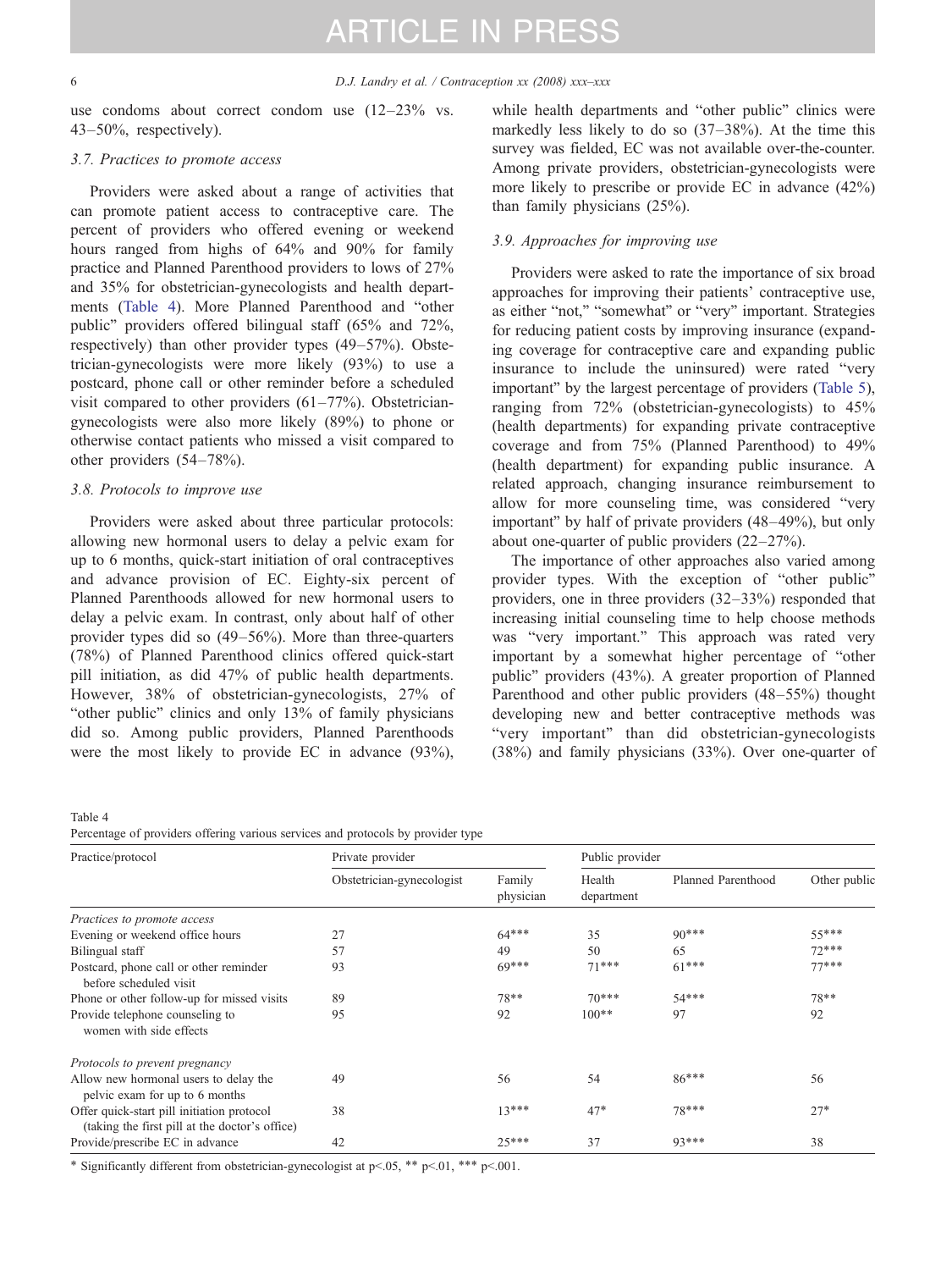## D.J. Landry et al. / Contraception xx (2008) xxx–xxx 7

<span id="page-6-0"></span>Table 5

Percentage of providers who thought the following approaches were very important for improving their patients' contraceptive method use by provider type

| Approach                                                                                                       | Private provider              |                     | Public provider      |                       |                 |
|----------------------------------------------------------------------------------------------------------------|-------------------------------|---------------------|----------------------|-----------------------|-----------------|
|                                                                                                                | Obstetrician-<br>gynecologist | Family<br>physician | Health<br>department | Planned<br>Parenthood | Other<br>public |
| Reduce costs insured patients must pay for methods<br>and services by improving coverage of contraceptive care | 72                            | $62*$               | $45***$              | 66                    | $55***$         |
| Reduce costs uninsured patients must pay for methods and<br>services by expanding public insurance             | 62                            | 63                  | $49**$               | $75**$                | 61              |
| Change insurance reimbursement to allow more<br>time for counseling                                            | 49                            | 48                  | $22***$              | $24***$               | $77***$         |
| Develop new and better contraceptive methods                                                                   | 38                            | 33                  | 47                   | $55***$               | $48*$           |
| Increase time for initial counseling to help choose method                                                     | 33                            | 33                  | 32                   | 33                    | $43*$           |
| Reduce waiting time for appointment or add more evening<br>or weekend office hours                             | 10                            | 11                  | $70***$              | $45***$               | $31***$         |

\* Significantly different from obstetrician-gynecologist at  $p<.05$ , \*\*  $p<.01$ , \*\*\*  $p<.001$ .

public providers (29–45%) said adding more evening or weekend office hours was "very important," while only 10–11% of private providers rated this approach "very important".

## 3.10. Views on improving contraceptive use

Providers were asked two open-ended questions: "What are the most important things providers could do themselves to improve patients' contraceptive method use?" and "Beyond what providers can do, what are the other most important steps that can be taken to improve patients' contraceptive method use?"

In response to the first question, 85% of respondents mentioned topics related to counseling or education (data not shown). A majority of these responses included suggestions for improving communication between patient and provider, spending more time with the patients and better understanding individual patient circumstances. Other respondents wrote that providers could improve their counseling on particular topics such as how to use methods, side effects, different method options available, and patient concerns and solutions.

Improving access was the second most frequent general response, noted by 19% of providers. The diverse responses in this category ranged from offering bilingual staff, more office hours or walk-in service to providing low-cost contraceptives and having contraceptive samples. The third most frequent response, mentioned by 12% of providers, was to provide better follow-up care.

In response to the question on steps beyond what providers can do, improving access was the most frequently mentioned strategy. Half (49%) of respondents mentioned such topics as lowering the cost of contraceptives for patients, providing better insurance coverage for patients and developing new or better methods. Slightly fewer respondents (45%) mentioned topics related to improving education, such as public service announcements, printed educational materials or manufacturer-provided inserts. Beyond improving access and patient education, 8% of respondents wrote that other individuals, such as partners, parents and pharmacists, should be more involved in patients' contraceptive care.

# 3.11. Multivariate analyses

Multivariate logistic regression analyses were conducted to examine the relationship between provider type and contraceptive counseling practices and service protocols, controlling for the degree of contraceptive specialization and patient characteristics (data not shown, but available from the authors upon request). A number of models were examined predicting (1) the frequency that providers discuss various issues with their patients at subsequent contraceptive visits (such as the motivation to prevent pregnancy or how to remember daily pill use); and (2) whether the provider offered particular protocols (such as quick-start pill initiation or allowing new hormonal users to delay their pelvic exam for up to 6 months).

Generally, the significant differences between provider type and specific counseling practices and protocols observed in the bivariate results [\(Tables 3 and 4](#page-4-0)) were reduced and sometimes eliminated when the percent of the provider's patients who receive a contraceptive service were accounted for. In particular, the odds ratios of family practice physicians rise closer to the reference group of obstetriciangynecologists; in contrast, the odds ratios for health department and Planned Parenthood clinics decline from their high position. Generally, providers are less likely to offer a wide range of contraceptive services if less than onequarter of their patients receive a contraceptive service.

Models that controlled for measures of patient demographic characteristics (percent of patients who are less than 25 years of age, percent who are racial or ethnic minorities, percent who have limited English proficiency and percent who receive Medicaid or other public health assistance) had very little predictive effect on the services that providers offered, and, as a consequence, they had little impact in changing the odds ratios of provider type and the percent of patients who receive a contraceptive service.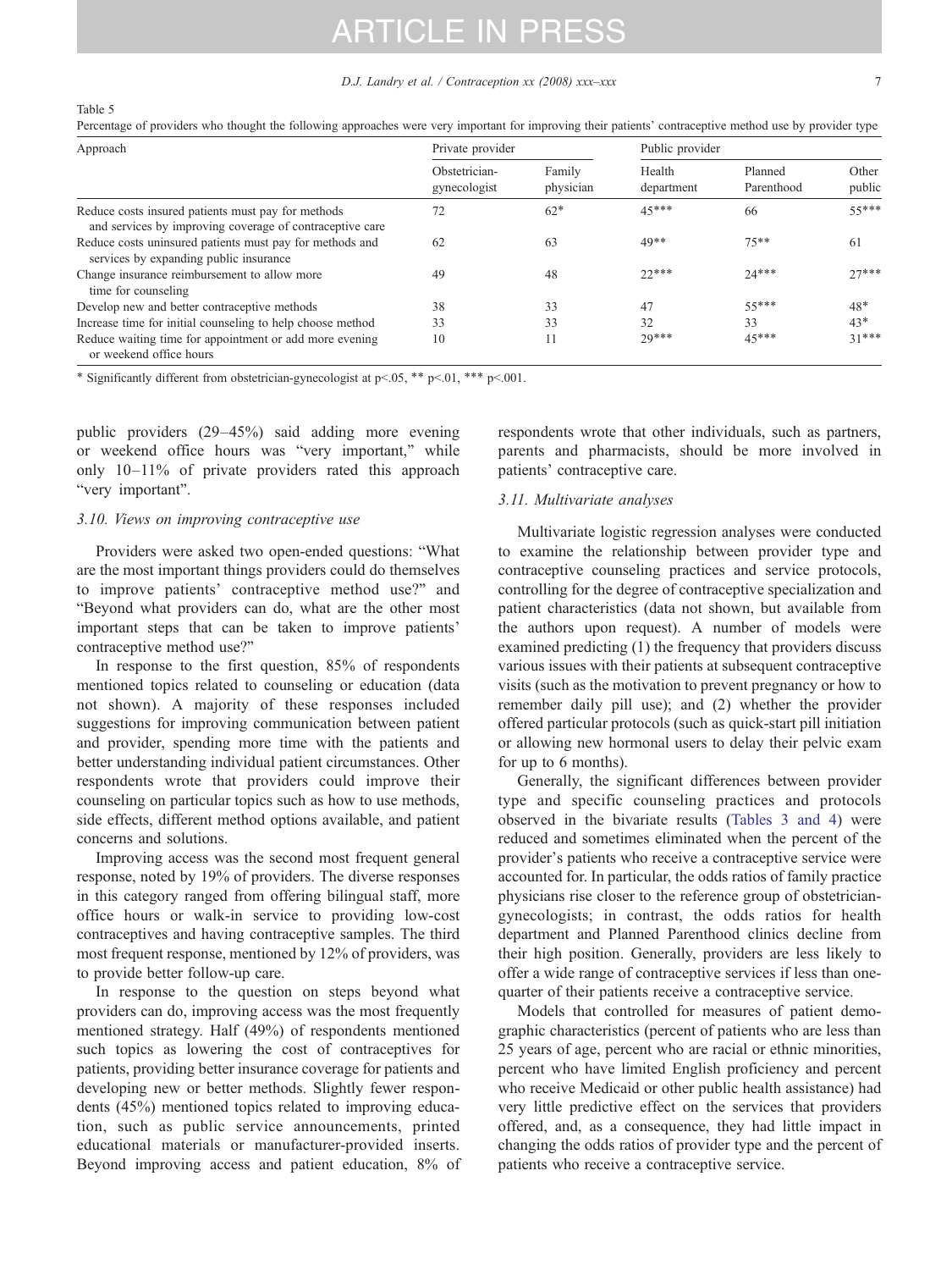# 4. Discussion

### 4.1. Perceptions of contraceptive use problems

Surveys of public and private contraceptive service providers reveal that they recognize a variety of challenges faced by women in using contraception consistently and correctly. A majority of providers surveyed believe that over 10% of their contraceptive patients experience most of the difficulties asked about, including being ambivalent about avoiding pregnancy, underestimating their risk of pregnancy and failing to use contraception during all months when they are at risk of an unintended pregnancy. And, although we cannot match these opinions with the actual behavior of their clients, in general, the perceptions that providers have about their patients' problems correspond with behavioral and clinical studies citing women's reports of their experiences and difficulties using contraception [\[4,20\].](#page-8-0)

### 4.2. Counseling practices

Both public and private providers reported that one of the most important things they could do to improve patients' contraceptive method use was to provide more and better counseling. While all providers reported offering contraceptive counseling on a wide range of topics at the initial visit, contrary to widespread recommendations to revisit these issues at least annually, many providers do not routinely counsel on contraceptive use. For example, Planned Parenthood was the only provider type in which more than 75% of the providers often or always updated their patients' sexual histories or discussed changes or difficulties in their patients' lives. Private providers were particularly less likely than public providers to discuss how their patients could be more effective condom or pill users at subsequent visits.

Providers, especially private ones, report that insurance reimbursement is a barrier to providing counseling. At least 46% of private providers and at least 21% of public providers reported that changing insurance reimbursement to allow more time for counseling was very important. The fact that private providers are more likely than public providers to report counseling reimbursement as a problem is consistent with their being more dependent on insurance payments for the majority of their clients. Guidelines such as those released by ACOG that assist providers in more effectively billing for preventive medicine visits, including those that involve 15 to 60 min of counseling time, need wider distribution [\[21\]](#page-9-0).

Despite widespread acknowledgement about the importance of contraceptive counseling, there have been few rigorous evaluations. Some issues, including frequency of contraceptive counseling, topics addressed and adequacy of counseling, have been examined in a few studies [\[22,23\].](#page-9-0) One smaller study found that counseling is associated with satisfaction with care, adherence to medication and return for follow-up [\[24\].](#page-9-0) A recent Cochrane review identified only six randomized controlled trials measuring the effectiveness of hormonal contraception and only one was found to be

effective [\[25\]](#page-9-0). The effective program reduced discontinuation rates of injectable contraception and distinguished itself from less effective trials by a higher intensity intervention as measured by multiple counseling sessions [\[26\]](#page-9-0). The Cochrane review authors noted many of the random controlled trials evaluated had serious limitations such as small sample sizes and high losses to follow-up.

# 4.3. Adopting new approaches

More high-quality experimental and observational studies are needed to measure the effectiveness of particular counseling and other approaches in a clinical setting to reduce unintended pregnancy [\[27\]](#page-9-0). While the evidence is mixed on the longer-term efficacy of certain protocols, such as allowing new hormonal method users to delay a pelvic exam for up to 6 months, offering quick-start initiation protocol or providing EC in advance, these procedures reduce barriers to access [\[4,16,19,28\].](#page-8-0) Wide variation among provider types in whether or not they offer these protocols suggests that mechanisms are needed to help all providers, and particularly private doctors, adopt newer, effective protocols more rapidly. Groups such as ACOG and Planned Parenthood Federation of America, which have successfully set guidelines for their own members, have an opportunity to be leaders in innovation and standard setting for the wider field of contraceptive service providers. Private providers who provide contraceptive services, but are outside the scope of groups like ACOG, could benefit by receiving more information about newer protocols as well as some of the more standard tools for counseling and education used by nonphysician staff. In addition, more research is needed on the impact of supplementing client–provider communication with other sources of patient information such as handouts and Internet websites.

# 4.4. Reducing barriers

We have identified a number of gaps between the ideal set of services likely to help women be more successful contraceptive users and the set of services offered by many contraceptive service providers. In addition to the fact that not all providers offer counseling on a full range of topics or follow the most recently recommended service protocols, we found that many providers do not even prescribe, dispense or recommend the full range of contraceptive methods. Providing a full range of methods is necessary so that women can obtain the method that they and their provider believe will be most appropriate for their current life situation and health.

However, in order to use these findings to develop recommendations for improving contraceptive use through changes in clinical service delivery, it is critical that solutions be tailored to fit the vastly different environments in which contraceptive services are offered. Although we have shown that family practice doctors are typically less likely than obstetrician-gynecologists to offer the full range of contraceptive counseling topics and service protocols, and that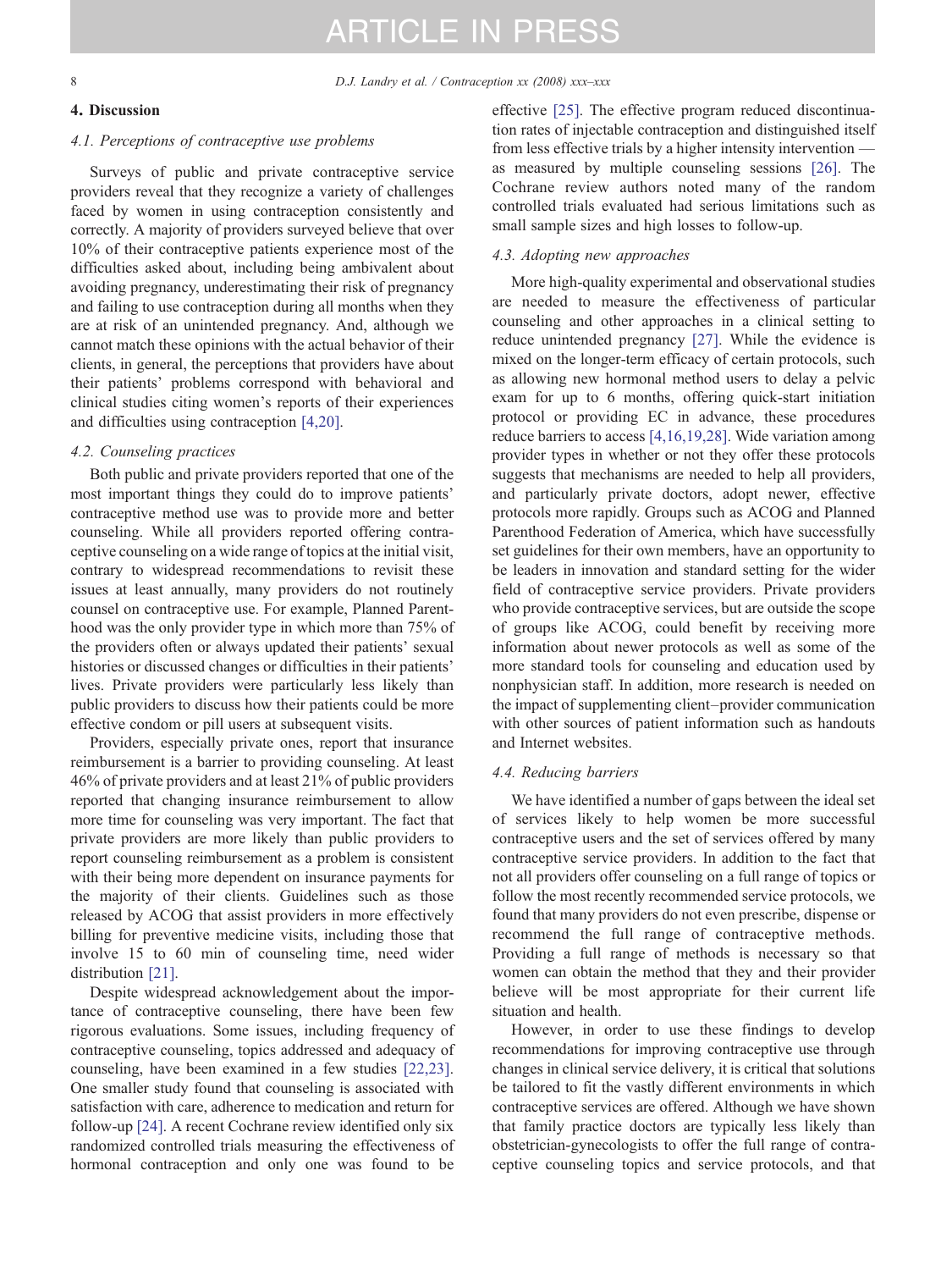<span id="page-8-0"></span>both private provider types are typically less likely than Planned Parenthood clinics to do so, a number of unmeasured factors may be contributing to these differences. Care must be taken not to infer that the restricted range of services offered by some providers is necessarily inappropriate for their clients. For example, in addition to the basic demographic differences in clientele measured by the survey and included in our multivariate analyses, there are likely unmeasured differences in clients' marital status or risk for unintended pregnancy that may be associated with the type of provider visited and might relate to the specific services offered.

Moreover, there are clearly structural differences between providers that are associated with what services a patient receives. Private providers, who are typically medical doctors, usually rely on their own clinical judgment about what services to offer a particular client, based on her particular needs. However, because they are generally reimbursed only for specific medical services rendered during a visit, they may have incentives to tailor their care and to limit counseling services that are generally inadequately reimbursed. On the other hand, clinicians at publicly funded clinics, who are typically nurse practitioners or medical assistants, usually follow a standard set of service delivery protocols that have been developed by a medical director and are designed to provide the full range of available services to the majority of clients. The existence of such protocols may also contribute to the likelihood that staff responding to our survey reported that most clients receive the care prescribed, even if actual practice differs somewhat from the protocols.

Despite these limitations and notwithstanding the possible reasons for some providers to offer a restricted set of contraceptive practices, the results described here and the words of providers themselves when asked suggest a number of strategies that have the potential to improve contraceptive care for women. We have discussed approaches related to accessibility and financing of services and to improvements in the counseling practices and service delivery protocols available to all women seeking contraceptive care. Additional research is needed to evaluate the effectiveness of specific practices and to assess the outcomes associated with the practices of different types of contraceptive service providers.

### Acknowledgments

The authors wish to thank Laura Lindberg, Laurence B. Finer, Susheela Singh, John Santelli and Jacqueline E. Darroch for helpful advice throughout the project. The authors also thank the following expert panel members for guidance during questionnaire development and preliminary analysis: Stephanie Glezos Bell, Janet Chapin, Vanessa Cullins, Linda Dominguez, Rian Frachele, Inyang Isong, Kirsten Moore, Robert Pallay, Cynthia A. Pearson, Susan Philliber, Maryjane Puffer, Diana Romero, Margie Fites Seigle, Larry Severy, Scott Spear and Carolyn Westhoff. Finally, the authors thank Claire Evans, Lori Frohwirth, Ellen Smith, Kate Patterson and Mia Zolna for their tenacious field work efforts. This study was supported by Grant Number HD42426 from the National Institute of Child Health and Human Development (NICHD), National Institutes of Health (NIH). The conclusions expressed here are solely the responsibility of the authors and do not necessarily represent the official views of NICHD or NIH.

### References

- [1] Finer LB, Henshaw SK. Disparities in rates of unintended pregnancy in the United States, 1994 and 2001. Perspect Sex Reprod Health 2006; 38:90–6.
- [2] Frost JJ, Singh S, Finer LB. U.S. women's one-year contraceptive use patterns. Perspect Sex Reprod Health 2007;39:48–55.
- [3] Frost JJ, Singh S, Finer LB. Factors associated with contraceptive use and nonuse, United States, 2004. Perspect Sex Reprod Health 2007;39:  $90-9$
- [4] Frost JJ, Darroch JE. Factors associated with contraceptive choice and inconsistent method use, United States, 2004. Perspect Sex Reprod Health 2008;40:94–104.
- [5] Frost JJ. Public or private providers? U.S. women's use of reproductive health services. Fam Plann Perspect 2001;33:4–12.
- [6] Scholle SH, Chang JC, Harman J, McNeil M. Trends in women's health services by type of physician seen: data from the 1985 and 1997–98 NAMCS. Women's Health Issues 2002;12:165–77.
- [7] Frost JJ, Bolzan M. The provision of public-sector services by family planning agencies in 1995. Fam Plann Perspect 1997;29:6–14.
- [8] U.S. Prevention Services Task Force. Counseling to prevent unintended pregnancy. Guide to Clinical Preventive Services. 2nd ed. Washington, DC: U.S. Department of Health and Human Services, Office of Public Health and Science, Office of Disease Prevention and Health Promotion; 1996.
- [9] World Health Organization Department of Reproductive Health and Research. Medical Eligibility for Contraceptive Use. 3rd ed. Geneva, Switzerland: World Health Organization; 2004.
- [10] Noone J. Strategies for contraceptive success. Nurse Pract 2007;32: 29–35.
- [11] Harper C, Balistreri E, Boggess J, Leon K, Darney P. Provision of hormonal contraceptives without a mandatory pelvic examination: the First Stop demonstration project. Fam Plann Perspect 1998;30: 156–62.
- [12] U.S. Department of Health and Human Services (DHHS), Office of Population Affairs. Program Guidelines for Project Grants for Family Planning Service. Bethesda (Md): DHHS; 2001.
- [13] Lindberg LL, Frost JJ, Sten C, Dailard C. The provision and funding of contraceptive services at publicly funded family planning agencies: 1995–2003. Perspect Sex Reprod Health 2006;38:37–45.
- [14] Westhoff C, et al. Initiation of oral contraceptives using a quick start compared with a conventional start: a randomized controlled trial. Obstet Gynecol 2007;109:1270–6.
- [15] Rickert VI, Tiezzi L, Lipshutz J, Leon J, Vaughan RD, Westoff C. Depo now: preventing unintended pregnancies among adolescents and young adults. J Adolesc Health 2007;40:22–8.
- [16] American College of Obstetricians and Gynecologists (ACOG). Emergency contraception.Washington, DC: American College of Obstetricians and Gynecologists (ACOG); 2005 [ACOG practice bulletin; no. 69].
- [17] Jackson RA, Schwarz EB, Freedman L, Darney P. Advance supply of emergency contraception: effect on use and usual contraception — a randomized trial. Obstet Gynecol 2003;102:8–16.
- [18] Delbanco SF, Stewart FH, Koenig JD, Parker ML, Hoff T, McIntosh M. Are we making progress with emergency contraception? Recent